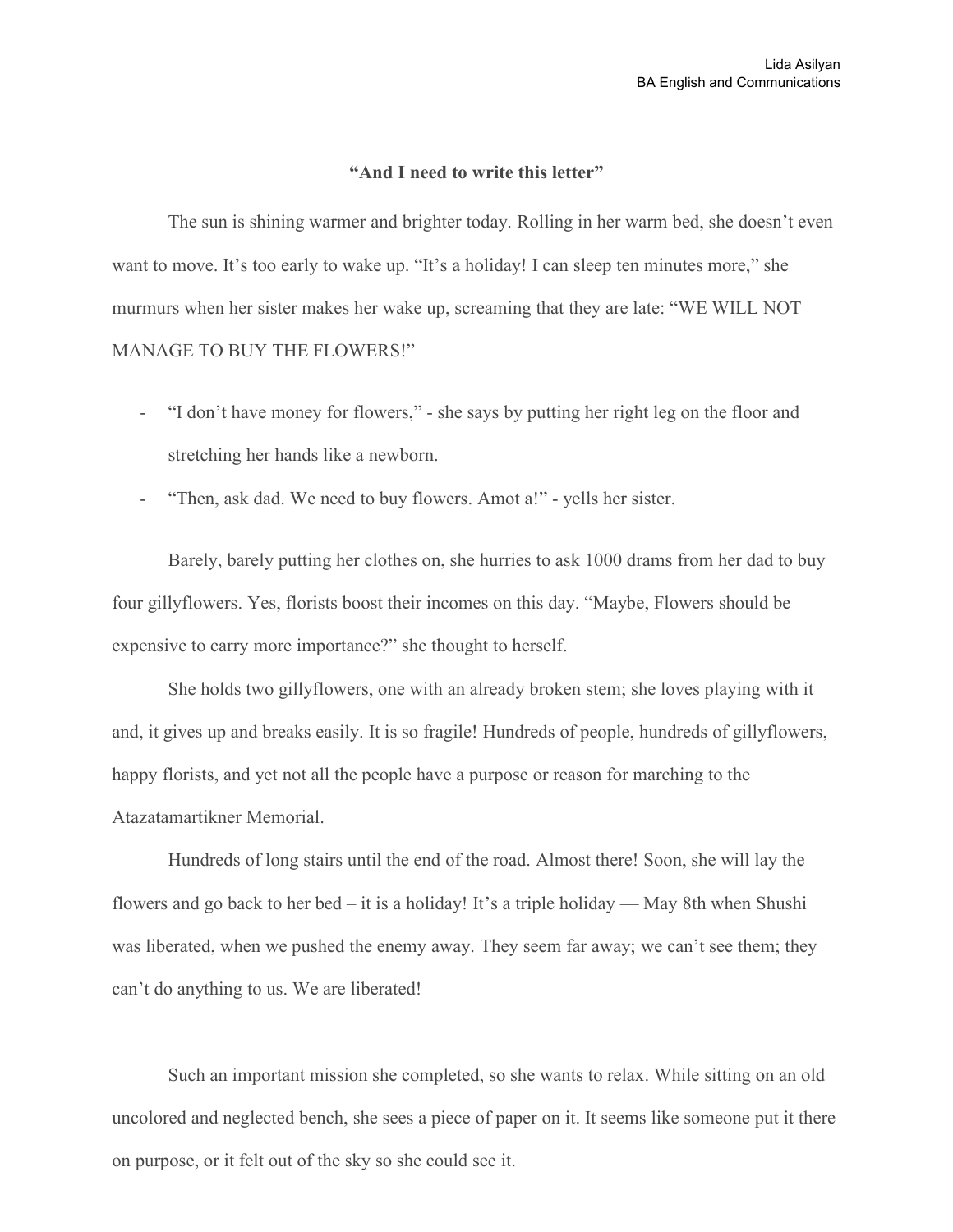- For me? It says from future to past! From Lida? From me? Wha-t is...this?

Thinking her friends are making a prank, she does not want to open the letter. She stares, stares, something holds her back from reading it. Her inner voice wants to shout and say that her life will change. That after a year, something will change. Something will not be the same. Three will become less. Should she read it?

"And I need to write this letter,

I need to write and tell you. My heart wants to jump out of my chest. It can't hold the 44 days of silence, struggle, mourning, and desire to go back to the days when I would wake up in the morning from an annoying alarm with thoughts about what I would wear that day. When my only concern would be to get an "A" in school, or I would worry about finding a good filter for my photo, and a good caption for it. When Narek The Chatterbox's endless talk would seem annoying. When Arthur, who never stops teasing me, would continue his stupid jokes. When Armen hopar would come to our house for some tea, and my mom's only concern would be to find the best muraba and put it on the table. When David, would be there, just there, sitting in the corner of our classroom; he treasures his words, and it is hard to pull any of them out. When Meri would post about her date, the balloons that her boyfriend gave her, and my only concern would be writing a good wish and comment under her post. When...learning a looong topic from our history classes and managing to memorize the dates would be my only concern. When ... May 8th would not be a holiday to go out with friends and make the florists happy by buying flowers with the double price...but a day to remember, a day to appreciate all the lives that were taken, all the dreams that were robbed and left unfinished, a day to...

Tell Narek that he should continue his endless talking.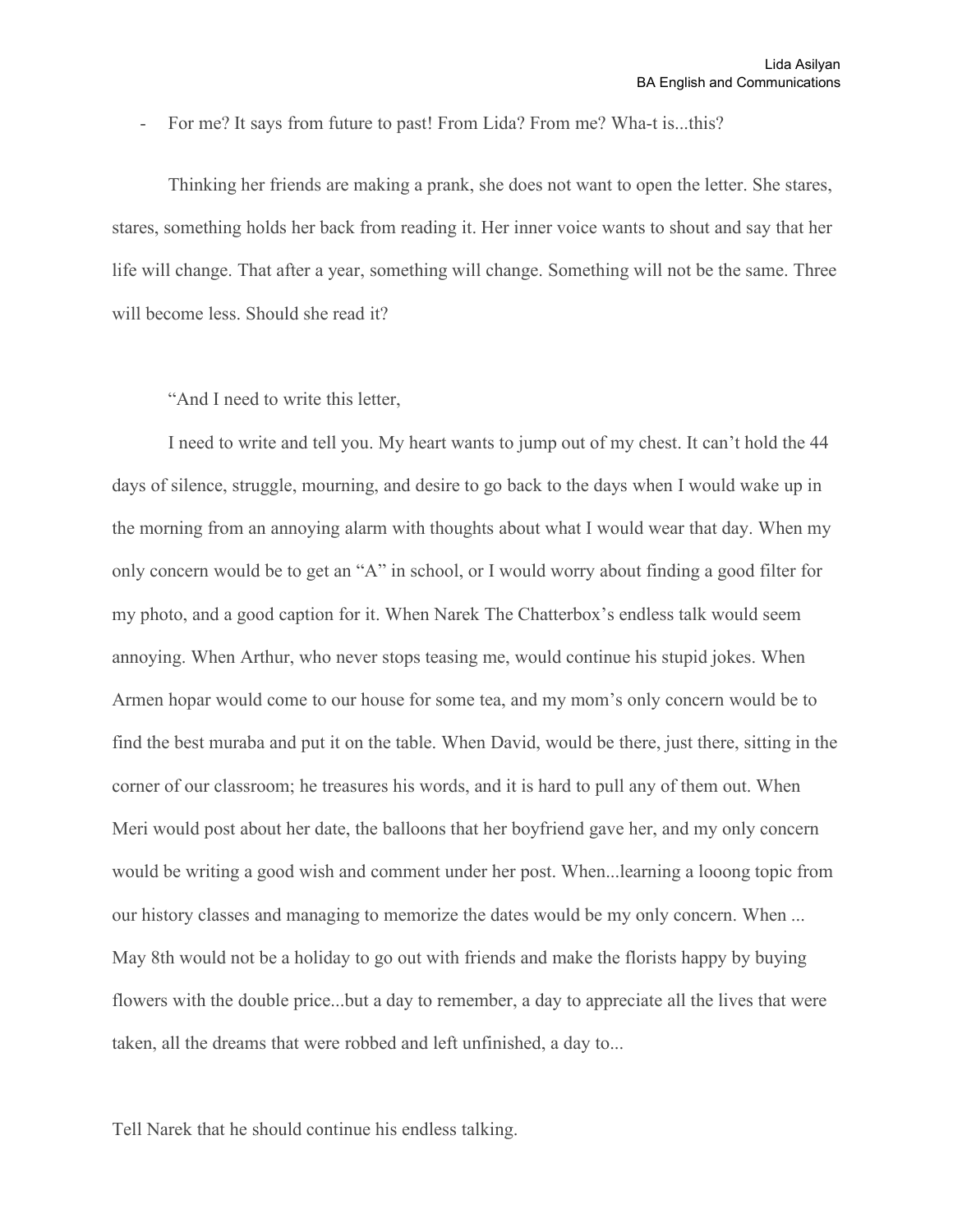Tell Arthur not to be serious anymore. Praise his stupid jokes! It's hard to see him wandering around, staying silent, breathing hard, and locking everything inside.

Tell Armen hopar how proud we are and that he should not refuse to eat mom's muraba.

Tell Meri that love never dies and she should never give up her hope.

Tell David to speak more! Tell him how proud we are to have such a classmate! Tell him that we are still waiting for him.

Tell myself that the history is not about the date. It's about who we talk to, study, and live with. It's about endless persistence and love towards hayreniq, the hayreniq that can be built and ruined by the same people.

Tell myself that I have to study smarter and harder. Dream bigger and do more!

Tell myself that every moment spent with my loved ones is an instant that can be stolen, ruined, but appreciated and loved.

Say that what we do today will take us forward or backward, to the past or future; we should choose the direction.

From future to the past,

## *Lida*"

She was shocked as someone getting a slap for not doing anything wrong. As someone who gets watered from the back with cold water. Sweat, heartbeat, hard to breathe. It's an illusion! Everything is fine. We are liberated! They are so far.

It's raining and the sun seems colder today. Cuddling in her warm bed, she doesn't even want to move. It's too early to wake up, "It's Sunday! I can sleep ten minutes more," she murmurs when her sister makes her wake up, screaming that they are late: "THE WAR HAS STARTED!"